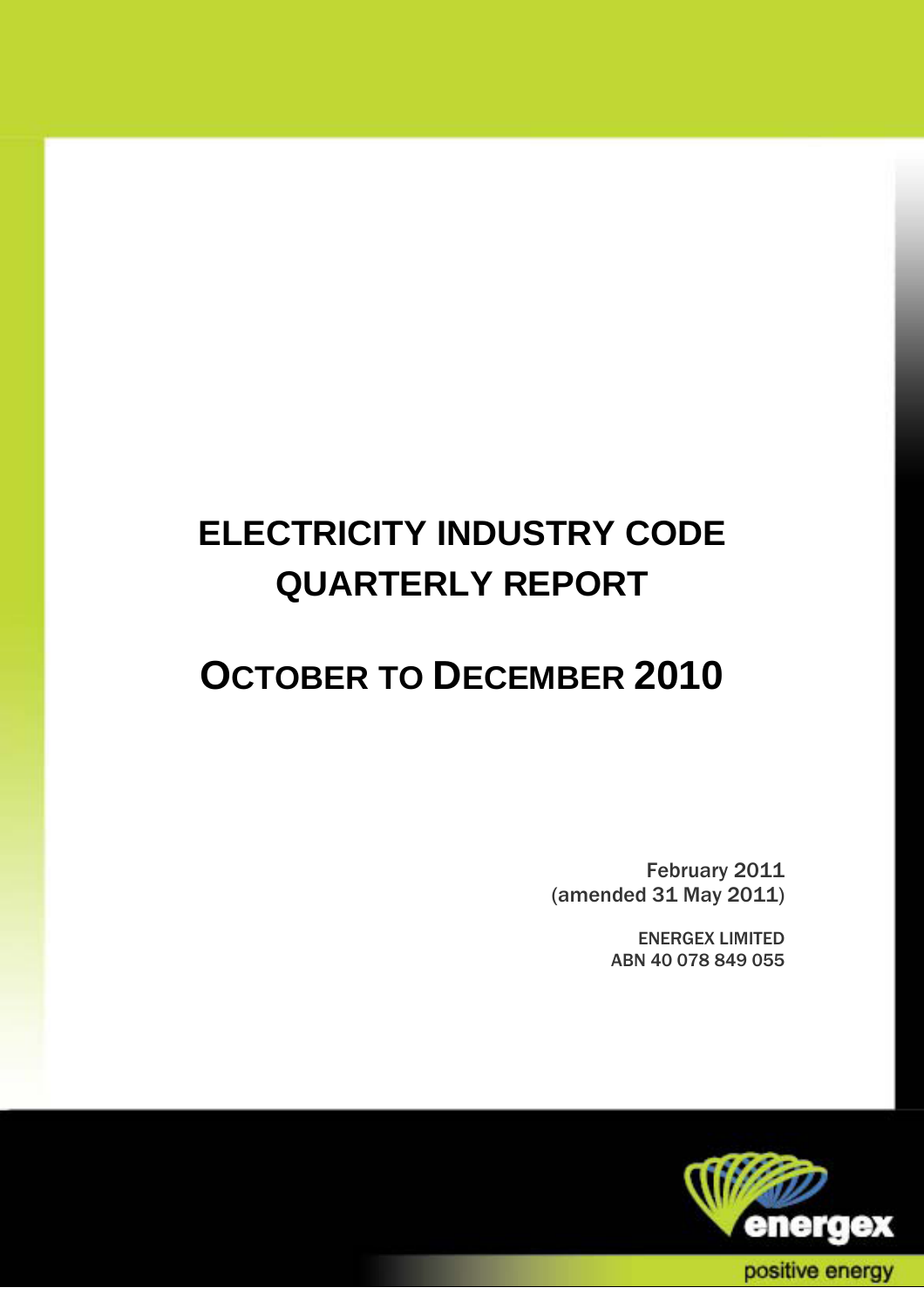

#### **TABLE OF CONTENTS**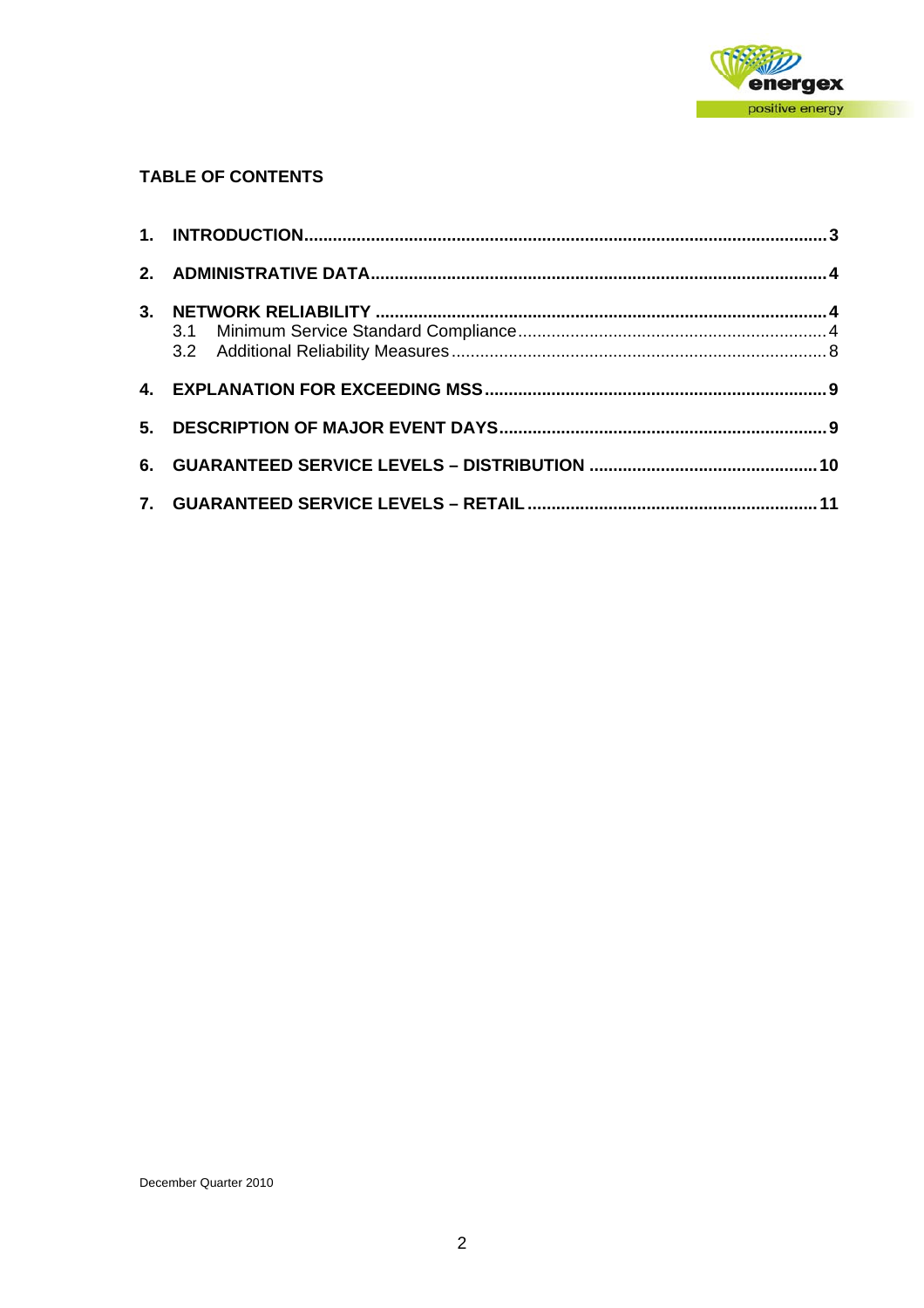

### **1. INTRODUCTION**

In response to the recommendations from the Electricity Distribution Service Delivery (EDSD – also referred to as the Somerville Report) inquiry, the Queensland Government introduced the Queensland Electricity Industry Code (Industry Code) under the *Electricity Act 1994* in January 2005.

Clause 2.6.2 of the Industry Code requires Queensland's distribution entities to submit to the Queensland Competition Authority (QCA) a report within two months of the end of each quarter detailing the following:

- i. compliance with minimum service standards outlined in clause 2.4 of the Industry Code, including:
	- (a) performance against the SAIDI and SAIFI limits, by feeder type, including those interruptions listed in clause 2.4.3 of the Industry Code;
	- (b) performance against the SAIDI and SAIFI limits, by feeder type, excluding those interruptions listed in clause 2.4.3 of the Industry Code;
	- (c) details of the interruptions excluded under clause 2.4.3, including the number of minutes and interruptions excluded by feeder type and category of exclusion;
	- (d) description of any major event days; and
	- (e) the explanation of reasons for the distribution entity exceeding (where applicable) those minimum service standards and proposals to improve performance;
- ii. compliance with the guaranteed service levels (GSLs), including:
	- (a) the number of GSL payments given by category and the amount of such rebates;
	- (b) the number of GSL payment claims by category; and
	- (c) the number of rejected GSL payment claims by category; and
- iii. any other matter reasonably notified by the QCA.

The reported information is for the period October to December 2010 and the financial year to date figures as at the end of December 2010.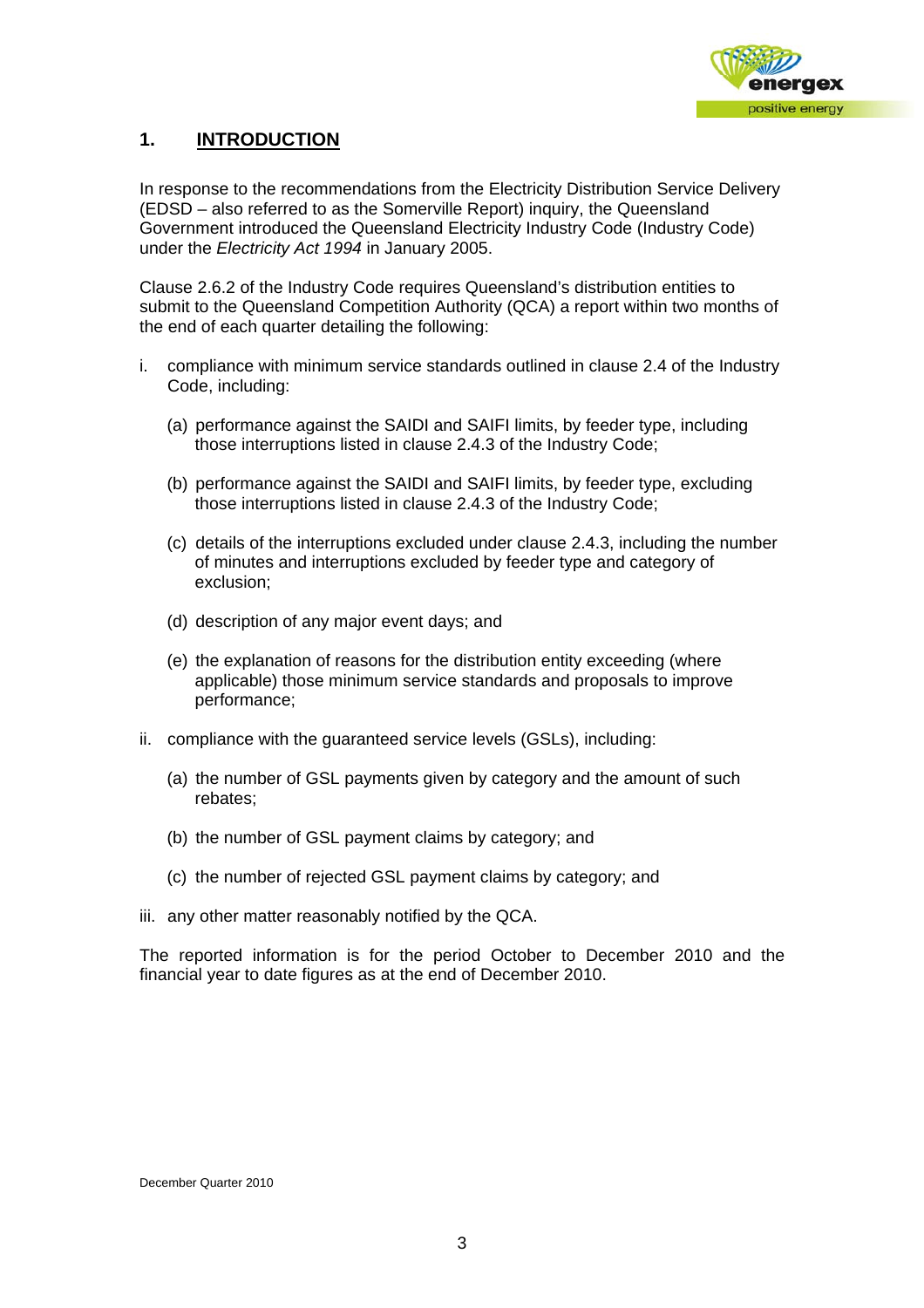

#### **2. ADMINISTRATIVE DATA**

| <b>Measure</b>                               | Units | Value                  |  |  |
|----------------------------------------------|-------|------------------------|--|--|
| <b>Distribution Network Service Provider</b> | name  | <b>ENERGEX Limited</b> |  |  |
| First day of reporting period                | date  | 01-10-2010             |  |  |
| Last day of reporting period                 | date  | 31-12-2010             |  |  |

## **3. NETWORK RELIABILITY<sup>i</sup>**

## **3.1 Minimum Service Standard Compliance**

| <b>Measure</b>                                                 | December Quarter 2010 | <b>Financial year to date</b> | <b>MSS</b><br>2010-11 |
|----------------------------------------------------------------|-----------------------|-------------------------------|-----------------------|
| System Average Interruption Duration Index (SAIDI) - (minutes) |                       |                               |                       |
| Total (Including Exclusions & Major Event Days <sup>ii</sup> ) | 63.229                | 88.244                        |                       |
| Central business district                                      | 0.451                 | 0.975                         |                       |
| Urban                                                          | 39.433                | 57.772                        |                       |
| Short rural                                                    | 133.393               | 178.549                       |                       |
| Long rural                                                     | na                    | na                            |                       |
| <b>Generation &amp; Transmission</b>                           | 0.070                 | 0.070                         |                       |
| Central business district                                      | 0.000                 | 0.000                         |                       |
| Urban                                                          | 0.018                 | 0.018                         |                       |
| Short rural                                                    | 0.223                 | 0.223                         |                       |
| Long rural                                                     | na                    | na                            |                       |
| <b>NEMMCO</b> direction                                        | 0.000                 | 0.000                         |                       |
| Central business district                                      | 0.000                 | 0.000                         |                       |
| Urban                                                          | 0.000                 | 0.000                         |                       |
| Short rural                                                    | 0.000                 | 0.000                         |                       |
| Long rural                                                     | na                    | na                            |                       |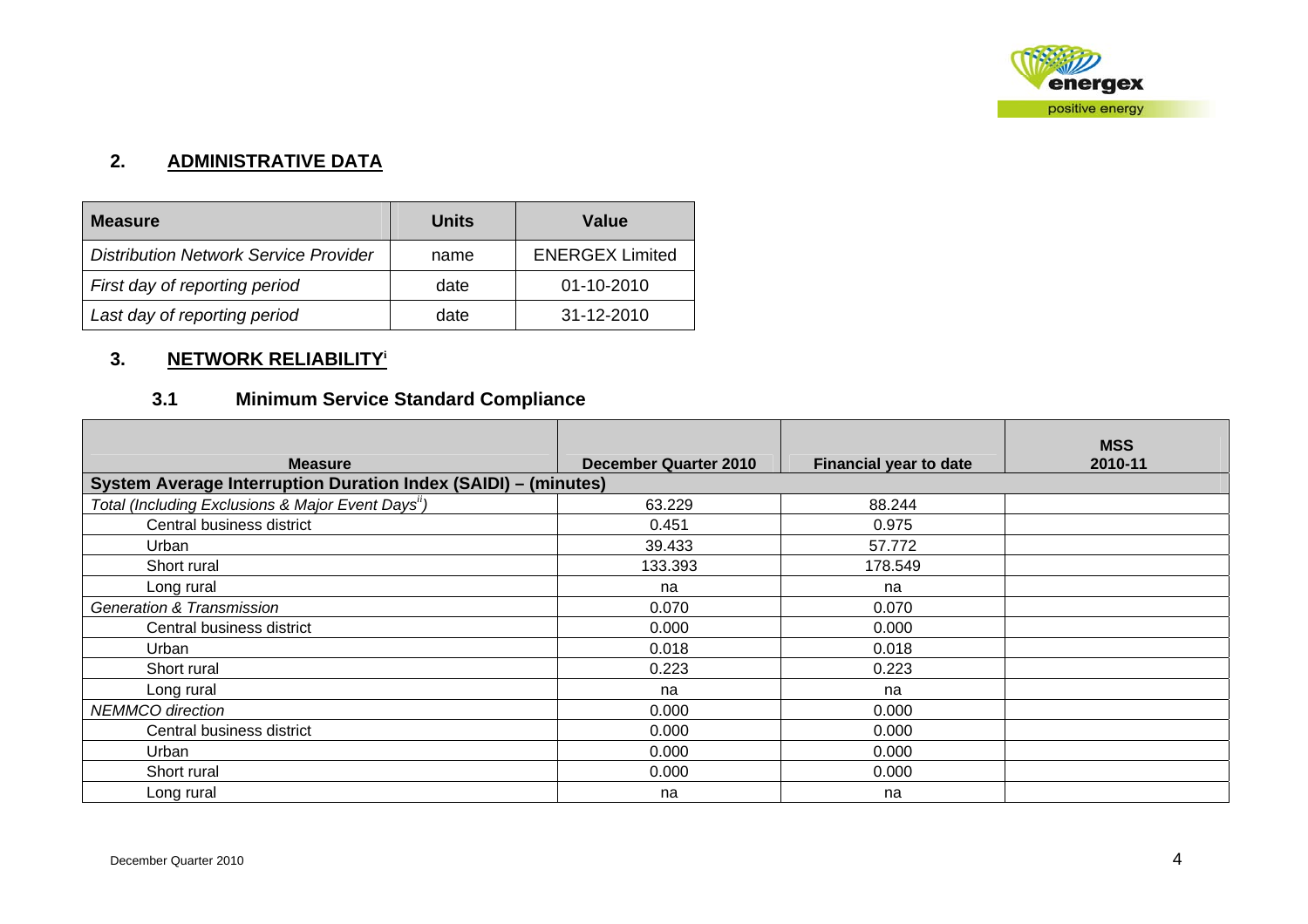

| <b>Measure</b>                            | <b>December Quarter 2010</b> | <b>Financial year to date</b> | <b>MSS</b><br>2010-11 |
|-------------------------------------------|------------------------------|-------------------------------|-----------------------|
| Automatic load shedding                   | 0.000                        | 0.000                         |                       |
| Central business district                 | 0.000                        | 0.000                         |                       |
| Urban                                     | 0.000                        | 0.000                         |                       |
| Short rural                               | 0.000                        | 0.000                         |                       |
| Long rural                                | na                           | na                            |                       |
| <b>Customer Caused Interruptions</b>      | 0.020                        | 0.027                         |                       |
| Central business district                 | 0.000                        | 0.000                         |                       |
| Urban                                     | 0.023                        | 0.031                         |                       |
| Short rural                               | 0.011                        | 0.014                         |                       |
| Long rural                                | na                           | na                            |                       |
| Authorised Interruption for Public Safety | 0.005                        | 0.062                         |                       |
| Central business district                 | 0.000                        | 0.000                         |                       |
| Urban                                     | 0.007                        | 0.083                         |                       |
| Short rural                               | 0.000                        | 0.000                         |                       |
| Long rural                                | na                           | na                            |                       |
| Major Event Days                          | 31.847                       | 31.847                        |                       |
| Central business district                 | 0.000                        | 0.000                         |                       |
| Urban                                     | 17.417                       | 17.417                        |                       |
| Short rural                               | 74.727                       | 74.727                        |                       |
| Long rural                                | na                           | na                            |                       |
| Total exclusions                          | 31.942                       | 32.005                        |                       |
| Central business district                 | 0.000                        | 0.000                         |                       |
| Urban                                     | 17.466                       | 17.549                        |                       |
| Short rural                               | 74.961                       | 74.964                        |                       |
| Long rural                                | na                           | na                            |                       |
| Distribution system                       | 31.287                       | 56.239                        |                       |
| Central business district                 | 0.451                        | 0.975                         | 15                    |
| Urban                                     | 21.967                       | 40.223                        | 106                   |
| Short rural                               | 58.432                       | 103.585                       | 218                   |
| Long rural                                | na                           | na                            |                       |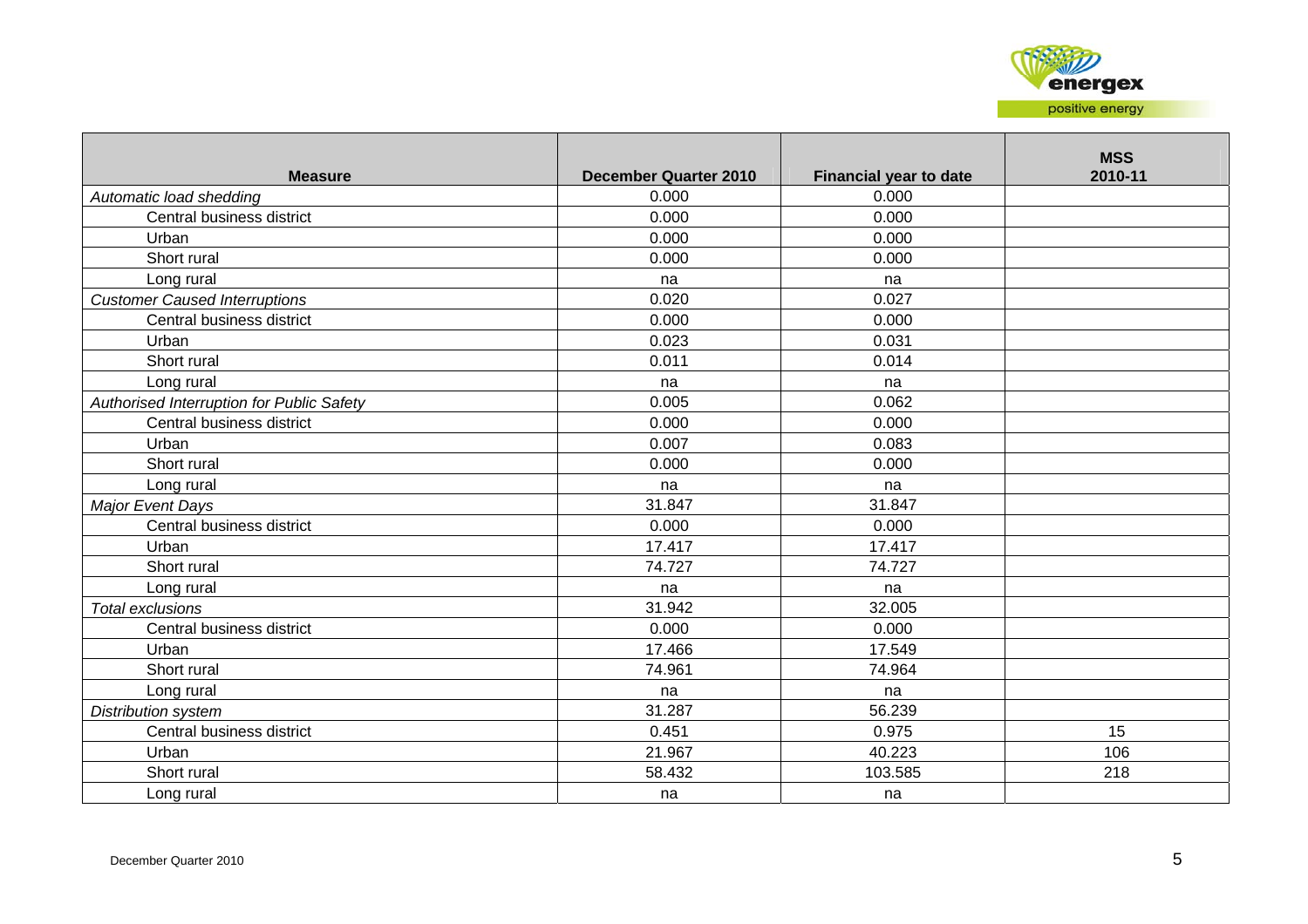

| <b>Measure</b>                                                                  | December Quarter 2010 | <b>Financial year to date</b> | <b>MSS</b><br>2010-11 |  |  |  |  |  |
|---------------------------------------------------------------------------------|-----------------------|-------------------------------|-----------------------|--|--|--|--|--|
| System Average Interruption Frequency Index (SAIFI) - (number of interruptions) |                       |                               |                       |  |  |  |  |  |
| Total (Including Exclusions & Major Event Days <sup>iii</sup> )                 | 0.422                 | 0.725                         |                       |  |  |  |  |  |
| Central business district                                                       | 0.001                 | 0.005                         |                       |  |  |  |  |  |
| Urban                                                                           | 0.287                 | 0.510                         |                       |  |  |  |  |  |
| Short rural                                                                     | 0.818                 | 1.359                         |                       |  |  |  |  |  |
| Long rural                                                                      | na                    | na                            |                       |  |  |  |  |  |
| <b>Generation &amp; Transmission</b>                                            | 0.008                 | 0.008                         |                       |  |  |  |  |  |
| Central business district                                                       | 0.000                 | 0.000                         |                       |  |  |  |  |  |
| Urban                                                                           | 0.001                 | 0.001                         |                       |  |  |  |  |  |
| Short rural                                                                     | 0.029                 | 0.029                         |                       |  |  |  |  |  |
| Long rural                                                                      | na                    | na                            |                       |  |  |  |  |  |
| <b>NEMMCO</b> direction                                                         | 0.000                 | 0.000                         |                       |  |  |  |  |  |
| Central business district                                                       | 0.000                 | 0.000                         |                       |  |  |  |  |  |
| Urban                                                                           | 0.000                 | 0.000                         |                       |  |  |  |  |  |
| Short rural                                                                     | 0.000                 | 0.000                         |                       |  |  |  |  |  |
| Long rural                                                                      | na                    | na                            |                       |  |  |  |  |  |
| Automatic load shedding                                                         | 0.000                 | 0.000                         |                       |  |  |  |  |  |
| Central business district                                                       | 0.000                 | 0.000                         |                       |  |  |  |  |  |
| Urban                                                                           | 0.000                 | 0.000                         |                       |  |  |  |  |  |
| Short rural                                                                     | 0.000                 | 0.000                         |                       |  |  |  |  |  |
| Long rural                                                                      | na                    | na                            |                       |  |  |  |  |  |
| <b>Customer Caused Interruptions</b>                                            | 0.000                 | 0.000                         |                       |  |  |  |  |  |
| Central business district                                                       | 0.000                 | 0.000                         |                       |  |  |  |  |  |
| Urban                                                                           | 0.000                 | 0.000                         |                       |  |  |  |  |  |
| Short rural                                                                     | 0.000                 | 0.000                         |                       |  |  |  |  |  |
| Long rural                                                                      | na                    | na                            |                       |  |  |  |  |  |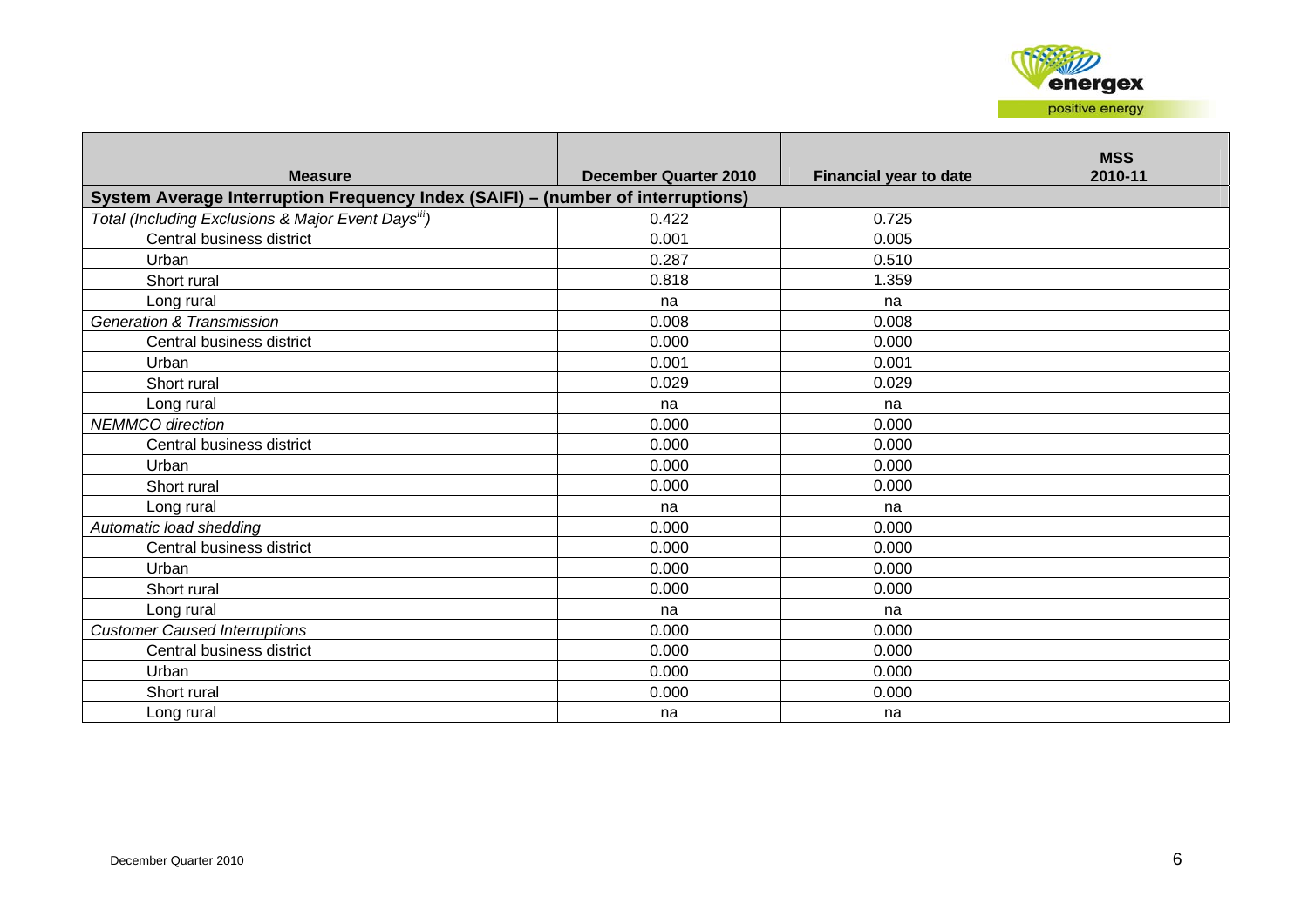| <b>Measure</b>                            | <b>December Quarter 2010</b> | <b>Financial year to date</b> | <b>MSS</b><br>2010-11 |
|-------------------------------------------|------------------------------|-------------------------------|-----------------------|
| Authorised Interruption for Public Safety | 0.001                        | 0.001                         |                       |
| Central business district                 | 0.000                        | 0.000                         |                       |
| Urban                                     | 0.001                        | 0.002                         |                       |
| Short rural                               | 0.000                        | 0.000                         |                       |
| Long rural                                | na                           | na                            |                       |
| Major Event Days                          | 0.092                        | 0.092                         |                       |
| Central business district                 | 0.000                        | 0.000                         |                       |
| Urban                                     | 0.062                        | 0.062                         |                       |
| Short rural                               | 0.181                        | 0.181                         |                       |
| Long rural                                | na                           | na                            |                       |
| Total exclusions                          | 0.101                        | 0.101                         |                       |
| Central business district                 | 0.000                        | 0.000                         |                       |
| Urban                                     | 0.064                        | 0.065                         |                       |
| Short rural                               | 0.210                        | 0.210                         |                       |
| Long rural                                | na                           | na                            |                       |
| Distribution system                       | 0.322                        | 0.623                         |                       |
| Central business district                 | 0.001                        | 0.005                         | 0.15                  |
| Urban                                     | 0.223                        | 0.445                         | 1.26                  |
| Short rural                               | 0.609                        | 1.150                         | 2.46                  |
| Long rural                                | na                           | na                            |                       |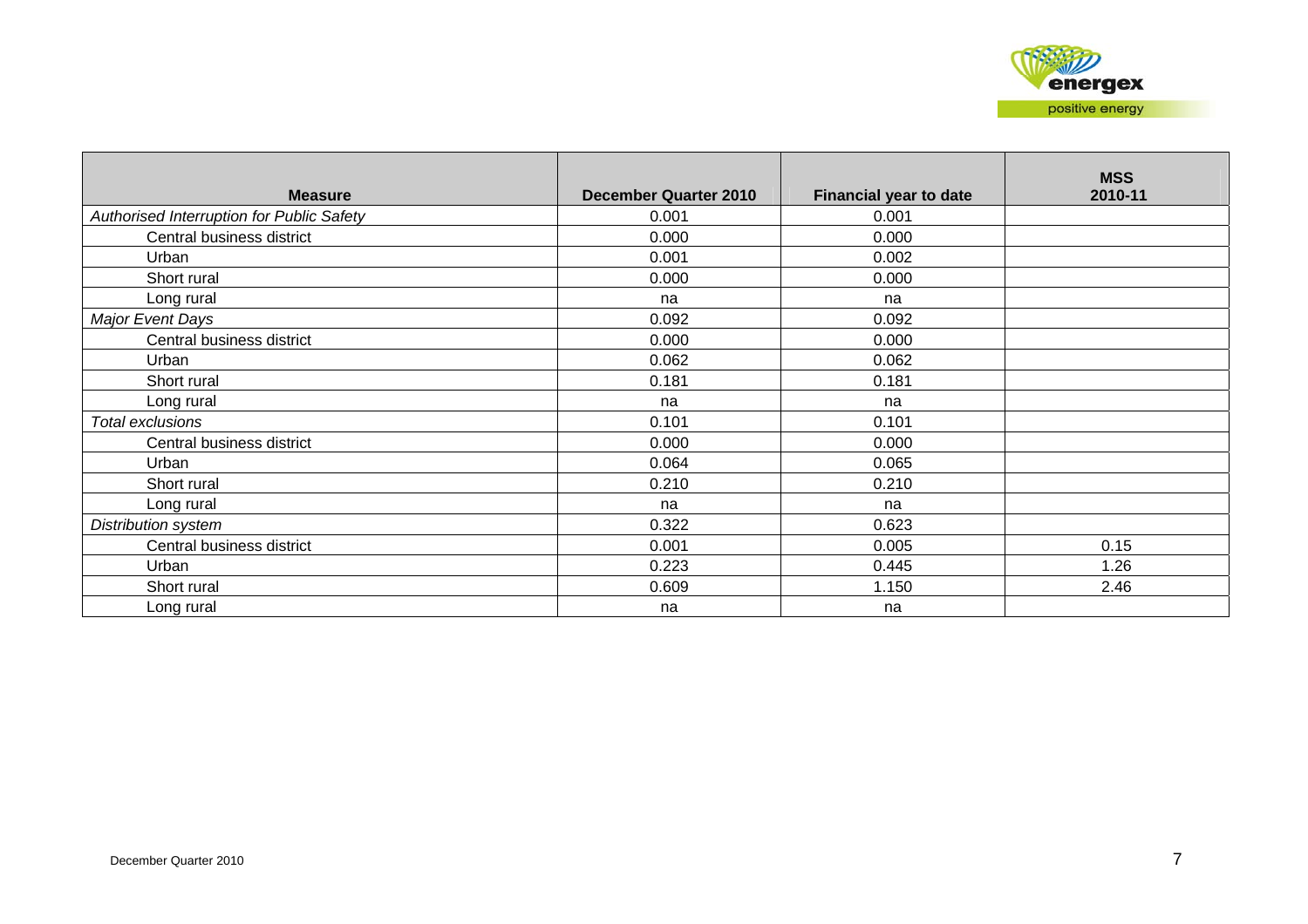## **3.2 Additional Reliability Measures**

|                                      |              |                                                            | December 2010 Quarter                 | <b>Year to Date</b>                    |                                       |  |
|--------------------------------------|--------------|------------------------------------------------------------|---------------------------------------|----------------------------------------|---------------------------------------|--|
| <b>Measure</b>                       | <b>Units</b> | Value                                                      | Value                                 | <b>Value</b>                           | Value                                 |  |
|                                      |              | (before removal of<br>excluded events)                     | (after removal of<br>excluded events) | (before removal of<br>excluded events) | (after removal of<br>excluded events) |  |
|                                      |              | <b>System Average Interruption Duration Index (SAIDI)</b>  |                                       |                                        |                                       |  |
| <b>Planned Distribution system</b>   | minutes      | 7.301                                                      | 7.009                                 | 16.692                                 | 16.400                                |  |
| <b>CBD</b>                           | minutes      | 0.000                                                      | 0.000                                 | 0.074                                  | 0.074                                 |  |
| Urban                                | minutes      | 5.614                                                      | 5.529                                 | 12.419                                 | 12.334                                |  |
| <b>Short Rural</b>                   | minutes      | 12.214                                                     | 11.309                                | 29.407                                 | 28.502                                |  |
| <b>Unplanned Distribution system</b> | minutes      | 55.928                                                     | 24.278                                | 71.552                                 | 39.839                                |  |
| <b>CBD</b>                           | minutes      | 0.451                                                      | 0.451                                 | 0.901                                  | 0.901                                 |  |
| Urban<br>minutes                     |              | 33.819                                                     | 16.438                                | 45.353                                 | 27.889                                |  |
| <b>Short Rural</b>                   | minutes      | 121.179                                                    | 47.123                                | 149.142                                | 75.082                                |  |
|                                      |              | <b>System Average Interruption Frequency Index (SAIFI)</b> |                                       |                                        |                                       |  |
| <b>Planned Distribution system</b>   | number       | 0.025                                                      | 0.024                                 | 0.057                                  | 0.056                                 |  |
| <b>CBD</b>                           | number       | 0.000                                                      | 0.000                                 | 0.000                                  | 0.000                                 |  |
| Urban                                | number       | 0.020                                                      | 0.019                                 | 0.043                                  | 0.043                                 |  |
| <b>Short Rural</b>                   | number       | 0.042                                                      | 0.040                                 | 0.097                                  | 0.095                                 |  |
| <b>Unplanned Distribution system</b> | number       | 0.397                                                      | 0.297                                 | 0.668                                  | 0.568                                 |  |
| <b>CBD</b>                           | number       | 0.001                                                      | 0.001                                 | 0.004                                  | 0.004                                 |  |
| Urban                                | number       | 0.267                                                      | 0.204                                 | 0.467                                  | 0.403                                 |  |
| <b>Short Rural</b>                   | number       | 0.776                                                      | 0.569                                 | 1.262                                  | 1.055                                 |  |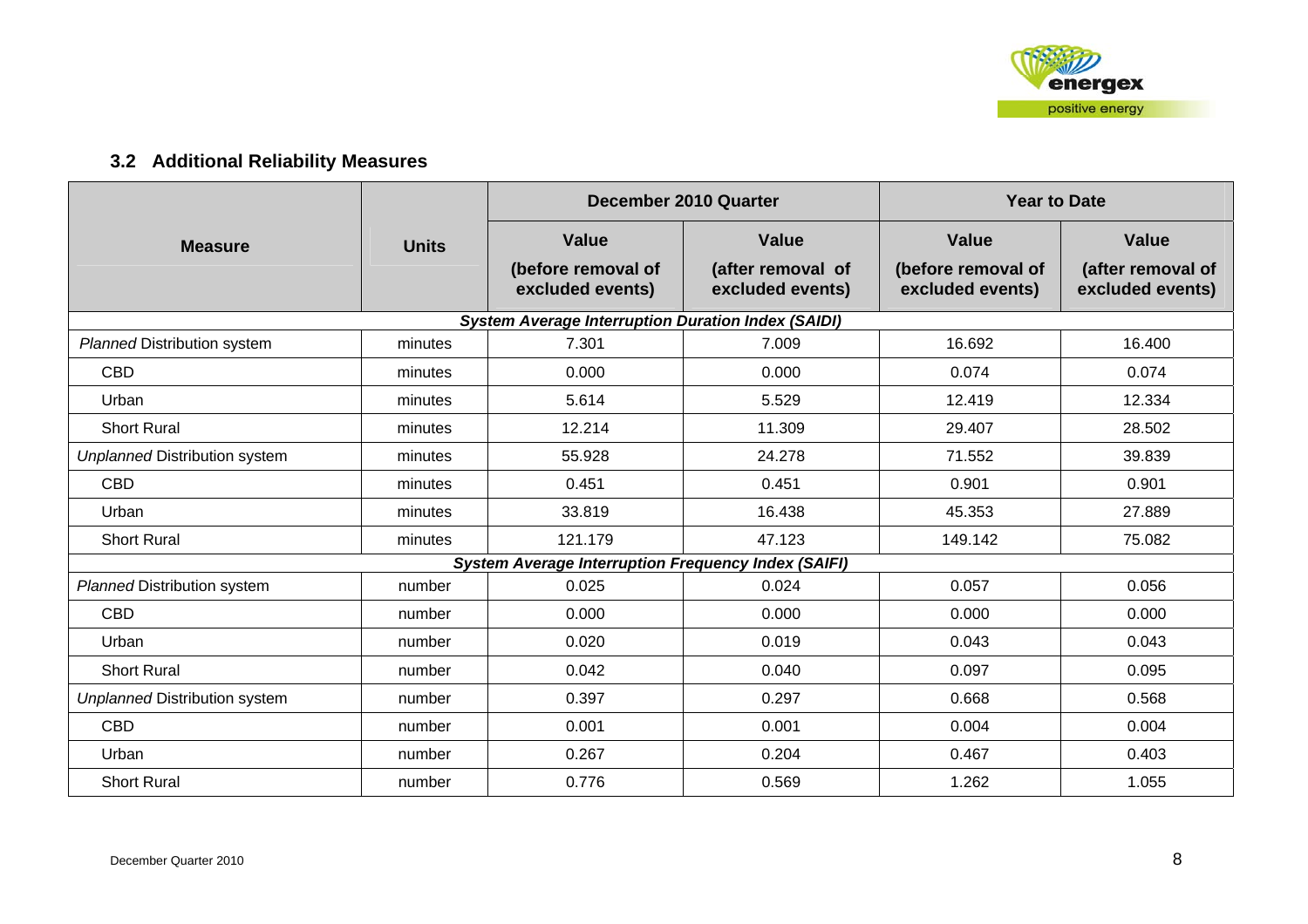

#### **4. EXPLANATION FOR EXCEEDING MSS**

| <b>Explanation</b> | <b>Exceeded MSS</b> |
|--------------------|---------------------|
| Not applicable     |                     |

#### **5. DESCRIPTION OF MAJOR EVENT DAYS**

| <b>Description of Events</b> | <b>Date</b> |
|------------------------------|-------------|
| Severe Storms                | 15/12/2010  |
| Severe Storms                | 16/12/2010  |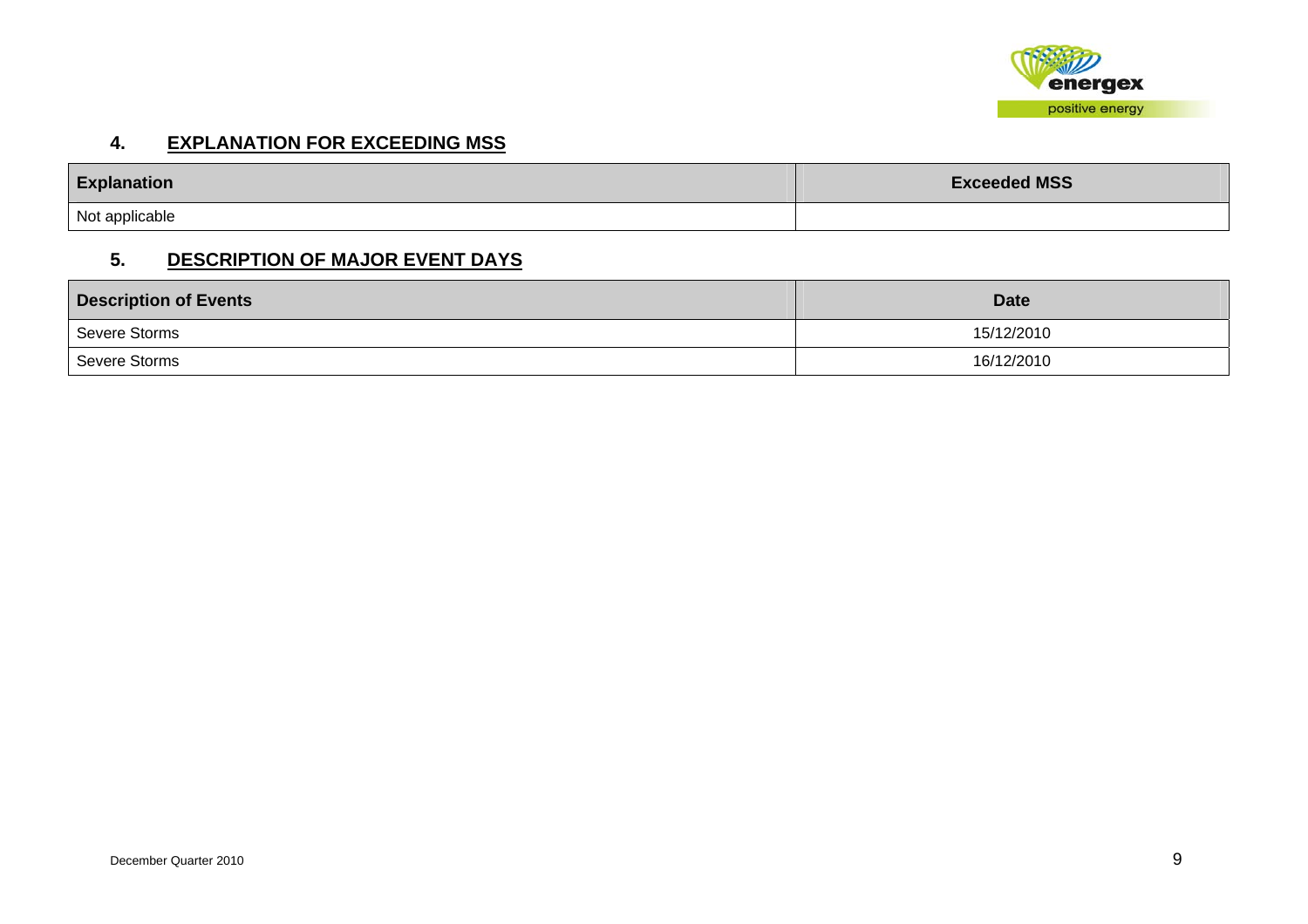

## **6. GUARANTEED SERVICE LEVELS – DISTRIBUTIONiv**

|                                                                       |                                 |                                            | December Quarter 2010        |                                          | <b>Financial Year to Date</b>   |                                                   |                              |                                          |
|-----------------------------------------------------------------------|---------------------------------|--------------------------------------------|------------------------------|------------------------------------------|---------------------------------|---------------------------------------------------|------------------------------|------------------------------------------|
| <b>GSL Description</b>                                                | No. of GSL<br>payments<br>given | Total \$'s<br>for GSL<br>payments<br>given | No. of<br>customer<br>claims | No. of<br>customer<br>claims<br>rejected | No. of GSL<br>payments<br>given | Total \$'s for<br><b>GSL</b><br>payments<br>given | No. of<br>customer<br>claims | No. of<br>customer<br>claims<br>rejected |
| Non notification Planned Interruption<br>$-$ Business (GSL = \$65)    | 104                             | 6,760                                      | $\overline{2}$               | 1                                        | 272                             | 17,680                                            | 6                            | 5                                        |
| Non notification Planned Interruption<br>$-$ Residential (GSL = \$26) | 1,210                           | 31,460                                     | 85                           | 43                                       | 2,980                           | 77,480                                            | 142                          | 84                                       |
| <b>New Connection - Failure to Complete</b><br>$(GSL = $52/day$ late) | 42                              | 4,728                                      | $\mathbf 0$                  | $\mathbf 0$                              | 64                              | 7,952                                             | 3                            | 3                                        |
| <b>Wrongful Disconnection</b><br>$(GSL = $130)$                       | 46                              | 5,980                                      | 28                           | 14                                       | 106                             | 13,780                                            | 64                           | 34                                       |
| <b>Failure to Reconnect</b><br>$(GSL = $52/day$ late)                 | 50                              | 4,004                                      | 25                           | 14                                       | 60                              | 4,368                                             | 38                           | 23                                       |
| Hot Water Complaint - Failure to<br>attend (GSL = $$52/day$ late)     | 0                               | $\mathbf 0$                                | 0                            | $\mathbf 0$                              | 0                               | 0                                                 | 1                            | $\mathbf 1$                              |
| <b>Missed Scheduled Appointment</b><br>$(GSL = $52)$                  | 309                             | 16,068                                     | 10                           | 8                                        | 584                             | 30,368                                            | 18                           | 13                                       |
| Reliability – interruption duration $v$<br>$(GSL = $104)$             | 27                              | 2,808                                      | 3                            | 3                                        | 111                             | 11,544                                            | 4                            | 4                                        |
| <b>Reliability - interruption frequency</b><br>$(GSL = $104)$         | 0                               | 0                                          | $\overline{2}$               | $\overline{2}$                           | 0                               | $\mathbf 0$                                       | $\overline{2}$               | $\overline{2}$                           |
| Total:                                                                | 1,788                           | 71,808                                     | 155                          | 85                                       | 4,177                           | 163,172                                           | 278                          | 169                                      |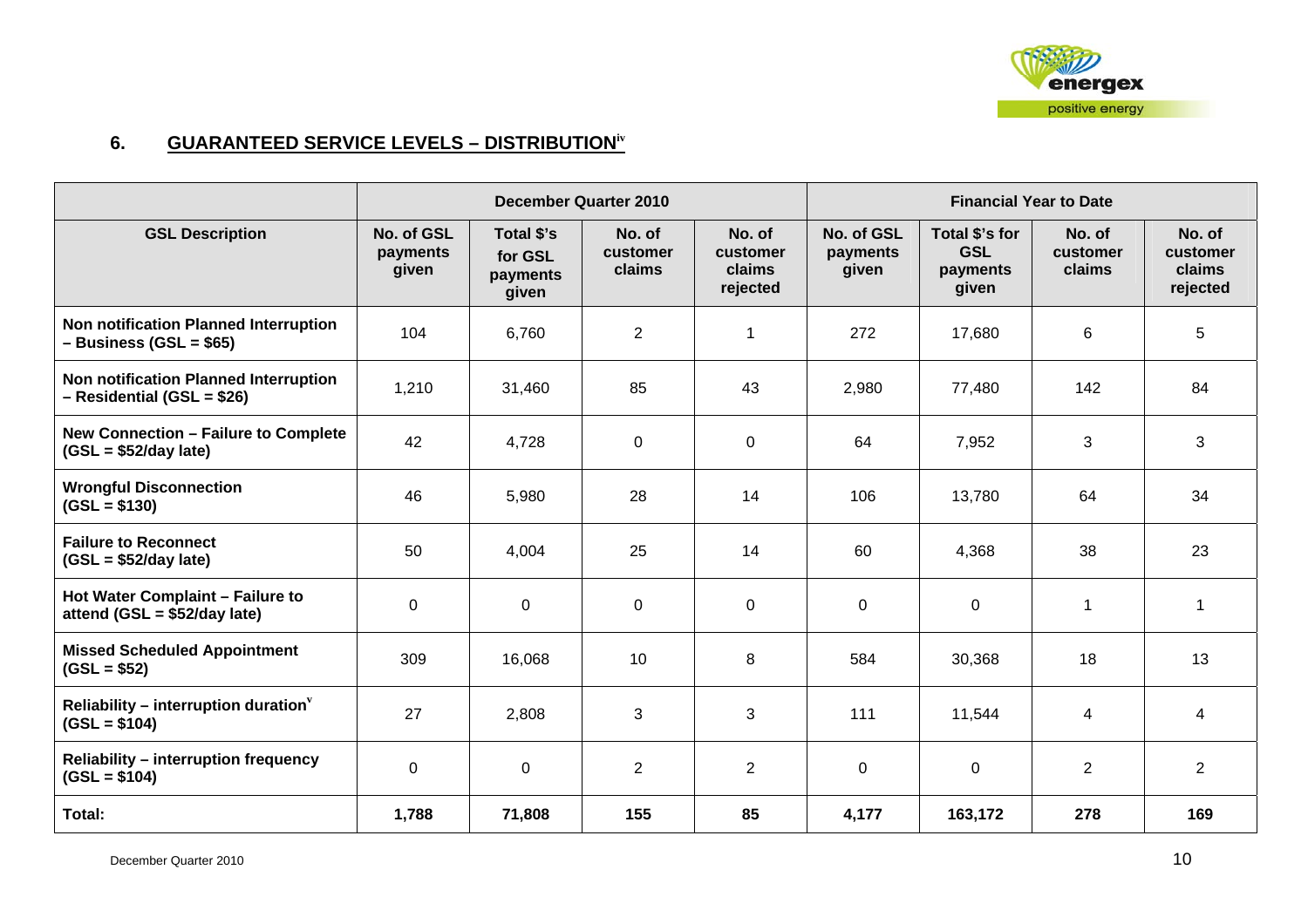

## **7. GUARANTEED SERVICE LEVELS – RETAIL**

|                                                                            |                                 |                                            | <b>December Quarter 2010</b> |                                          | <b>Financial Year to Date</b>   |                                                   |                              |                                          |
|----------------------------------------------------------------------------|---------------------------------|--------------------------------------------|------------------------------|------------------------------------------|---------------------------------|---------------------------------------------------|------------------------------|------------------------------------------|
| <b>GSL Description</b>                                                     | No. of GSL<br>payments<br>given | Total \$'s<br>for GSL<br>payments<br>given | No. of<br>customer<br>claims | No. of<br>customer<br>claims<br>rejected | No. of GSL<br>payments<br>given | Total \$'s for<br><b>GSL</b><br>payments<br>given | No. of<br>customer<br>claims | No. of<br>customer<br>claims<br>rejected |
| Non notification Planned Interruption -<br>Business (GSL = $$65$ )         | $\mathbf 0$                     | $\mathbf 0$                                | $\mathbf 0$                  | $\mathbf 0$                              | $\mathbf 0$                     | $\mathbf 0$                                       | 0                            | 0                                        |
| Non notification Planned Interruption -<br><b>Residential (GSL = \$26)</b> | $\Omega$                        | $\Omega$                                   | 0                            | 0                                        | $\mathbf 0$                     | 0                                                 | 0                            | $\mathbf 0$                              |
| New Connection - Failure to Complete<br>$(GSL = $52/day$ late)             | $\mathbf 0$                     | $\mathbf 0$                                | 0                            | $\mathbf 0$                              | $\mathbf 0$                     | $\mathbf 0$                                       | $\mathbf 0$                  | $\mathbf 0$                              |
| <b>Wrongful Disconnection</b><br>$(GSL = $130)$                            | 38                              | 4,880                                      | 5                            | $\mathbf 0$                              | 46                              | 5,920                                             | 5                            | 0                                        |
| <b>Failure to Reconnect</b><br>$(GSL = $52/day$ late)                      | 9                               | 676                                        | 1                            | $\mathbf 0$                              | 12                              | 988                                               |                              | $\mathbf 0$                              |
| Hot Water Complaint - Failure to<br>attend (GSL = $$52/day$ late)          | $\mathbf 0$                     | $\mathbf 0$                                | $\mathbf 0$                  | $\mathbf 0$                              | $\mathbf 0$                     | $\mathbf 0$                                       | $\mathbf 0$                  | $\mathbf 0$                              |
| <b>Missed Scheduled Appointment</b><br>$(GSL = $52)$                       | $\Omega$                        | $\mathbf 0$                                | $\mathbf 0$                  | $\mathbf 0$                              | 0                               | $\mathbf 0$                                       | 0                            | $\mathbf 0$                              |
| <b>Reliability - interruption duration</b><br>$(GSL = $104)$               | $\mathbf 0$                     | $\Omega$                                   | $\mathbf 0$                  | $\mathbf 0$                              | 0                               | $\mathbf 0$                                       | 0                            | 0                                        |
| <b>Reliability - interruption frequency</b><br>$(GSL = $104)$              | $\mathbf 0$                     | 0                                          | $\pmb{0}$                    | $\mathbf 0$                              | $\mathbf 0$                     | $\mathbf 0$                                       | $\mathbf 0$                  | $\mathbf 0$                              |
| Total:                                                                     | 47                              | 5,556                                      | $6\phantom{1}$               | $\mathbf 0$                              | 58                              | 6,908                                             | 6                            | $\mathbf 0$                              |